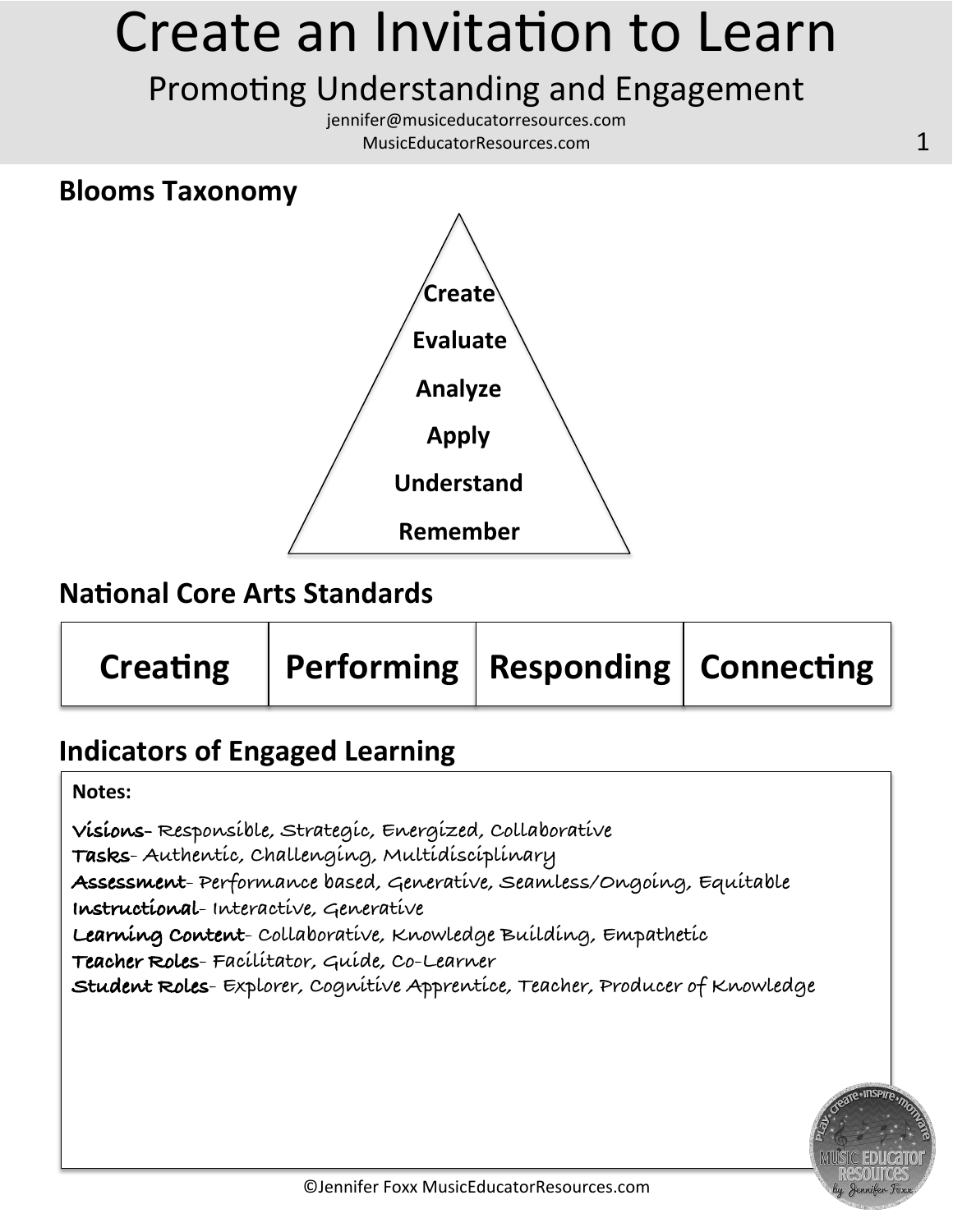### Promoting Understanding and Engagement

jennifer@musiceducatorresources.com MusicEducatorResources.com 2 



### **Music Learning Cycle**

| Ear         | Eve         |
|-------------|-------------|
| <b>Hand</b> | <b>Mind</b> |

**Notes:** 

**Understand Emotions Influence Motivation Build Confidence Promote Competence Reinforce Gratification Make Learning Active!**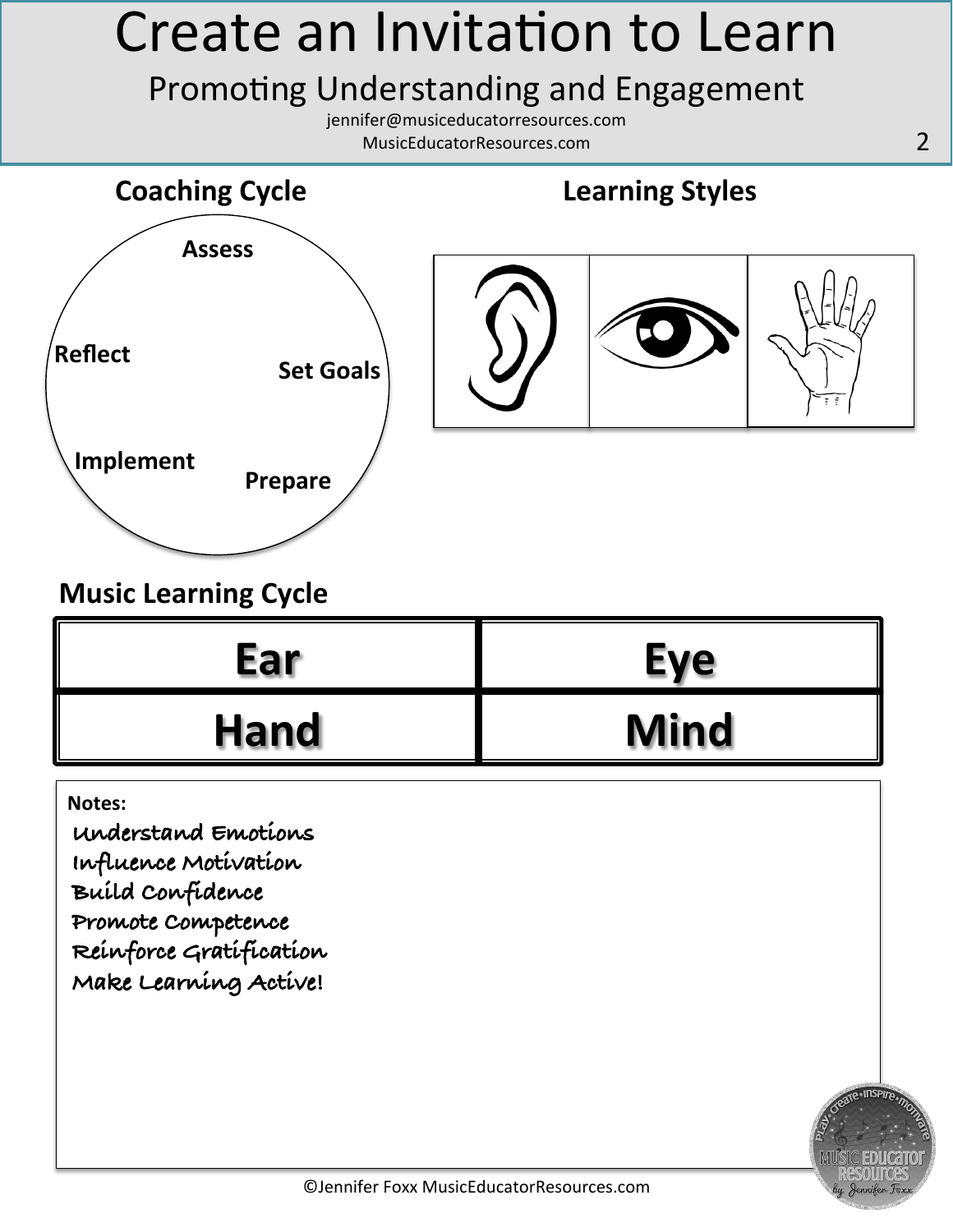### Promoting Understanding and Engagement

jennifer@musiceducatorresources.com MusicEducatorResources.com 3

### **Ways to Check for Understanding and Engagement**

**Notes: Student be the Teacher Group/Teamwork Games Technology Flipped Classroom/Studio Entrance/Exit Question Debrief Assessments Rate Journal Thoughts Evaluate Hear, See, Play and Label Mind Maps Fill in the blank Hands on manipulative 3-2-1 Description Projects Interview** 

**Comic Book/Stories** 

**Poster/Drawings** 

**Poem/Song** 

**Signals** 

**Ted talk studio/classroom style** 

**Act/Dramatic Interpretation**